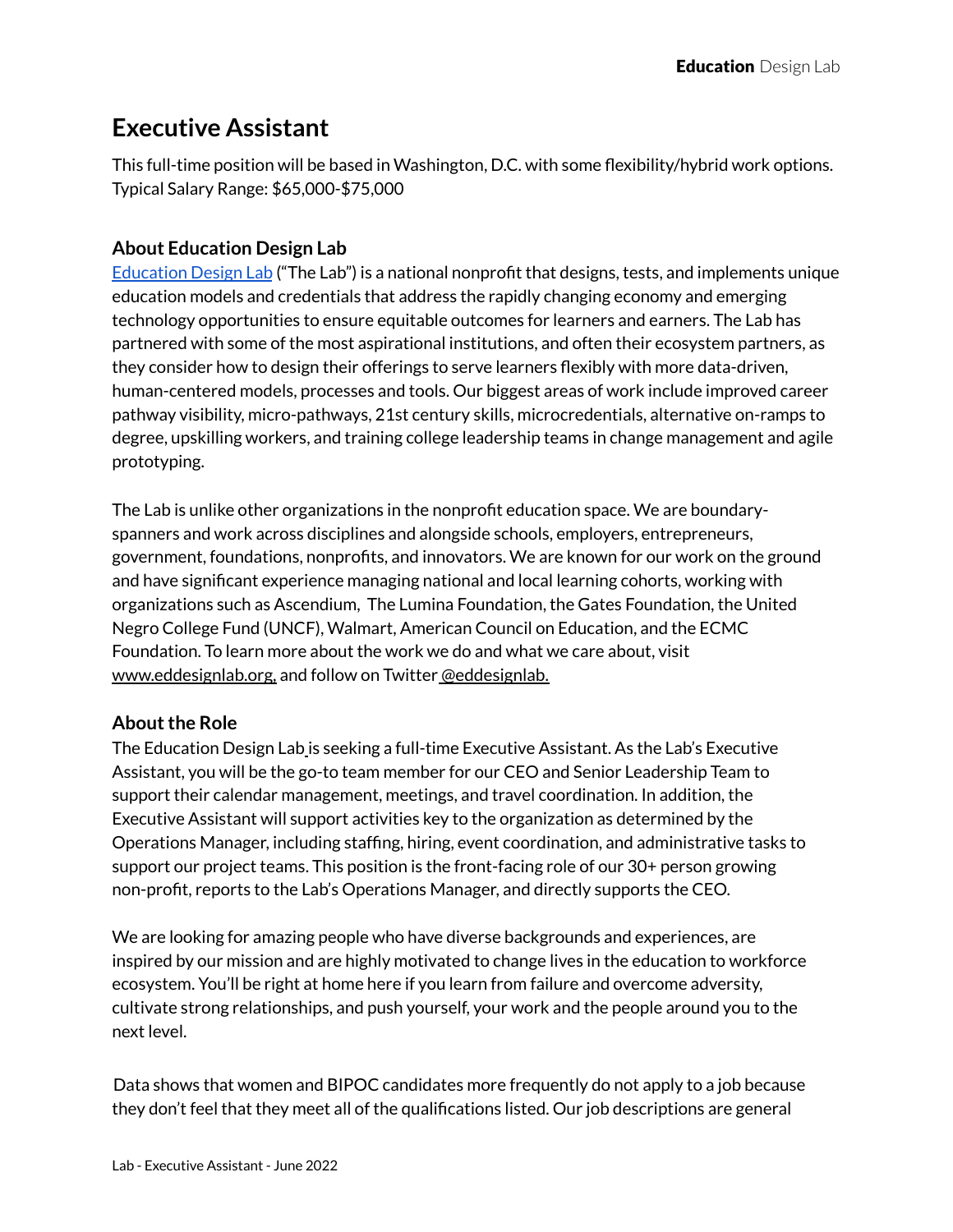overviews, not a mandatory comprehensive list. If you feel passionate about our efforts and believe that you have the skills to succeed in this role, we want to hear from you!

We encourage all interested persons (including Black people, Latinx people, indigenous people, people of color, first generation graduates, people with disabilities, members of the LGBTQIA+ community, veterans, and people with experience with community colleges and with learners who have long been under invested in) to consider submitting an application for this role if they meet the majority of the qualifications listed.

### **Responsibilities**

As an Executive Assistant you will provide thoughtful and responsive support to help the Lab's Executive Team. You will be exposed to a broad perspective on the Lab's work and will have the opportunity to regularly interact with a variety of internal and external stakeholders including board members, staff, and partners. Responsibilities include but are not limited to:

- Supporting the CEO and Senior Leadership team,
	- Managing scheduling and calendaring for meetings and conference calls gathering and sharing appropriate background/preparatory material as needed
	- Coordinate and schedule travel and lodging arrangements
	- Support with expense reports, including submittals and reconciling receipts and accounts
	- $\circ$  Support with the preparation of meeting materials including agendas, decks, minutes and other assets as assigned
	- Help organize, prepare, and distribute information in support of client and management meetings
- Support Board & Board Committee Meetings
	- Scheduling and disseminating materials
	- Meeting agenda and presentation support
	- Taking meeting notes and minutes; share next steps with collaborators as needed
- Serve as office liaison in downtown Washington, DC
	- Reserving conference rooms
	- Managing guest arrivals and departures
	- Ordering keys/key fobs for hybrid workers
	- Order and replenish office supplies for both in-office and remote teammates
- Respond to and direct incoming requests for Lab support or partnership
- Maintain a high level of confidentiality while performing all tasks

#### **Qualifications & Skills**

Required Skills:

● You are a high energy organizer who can keep close track of large and small requests.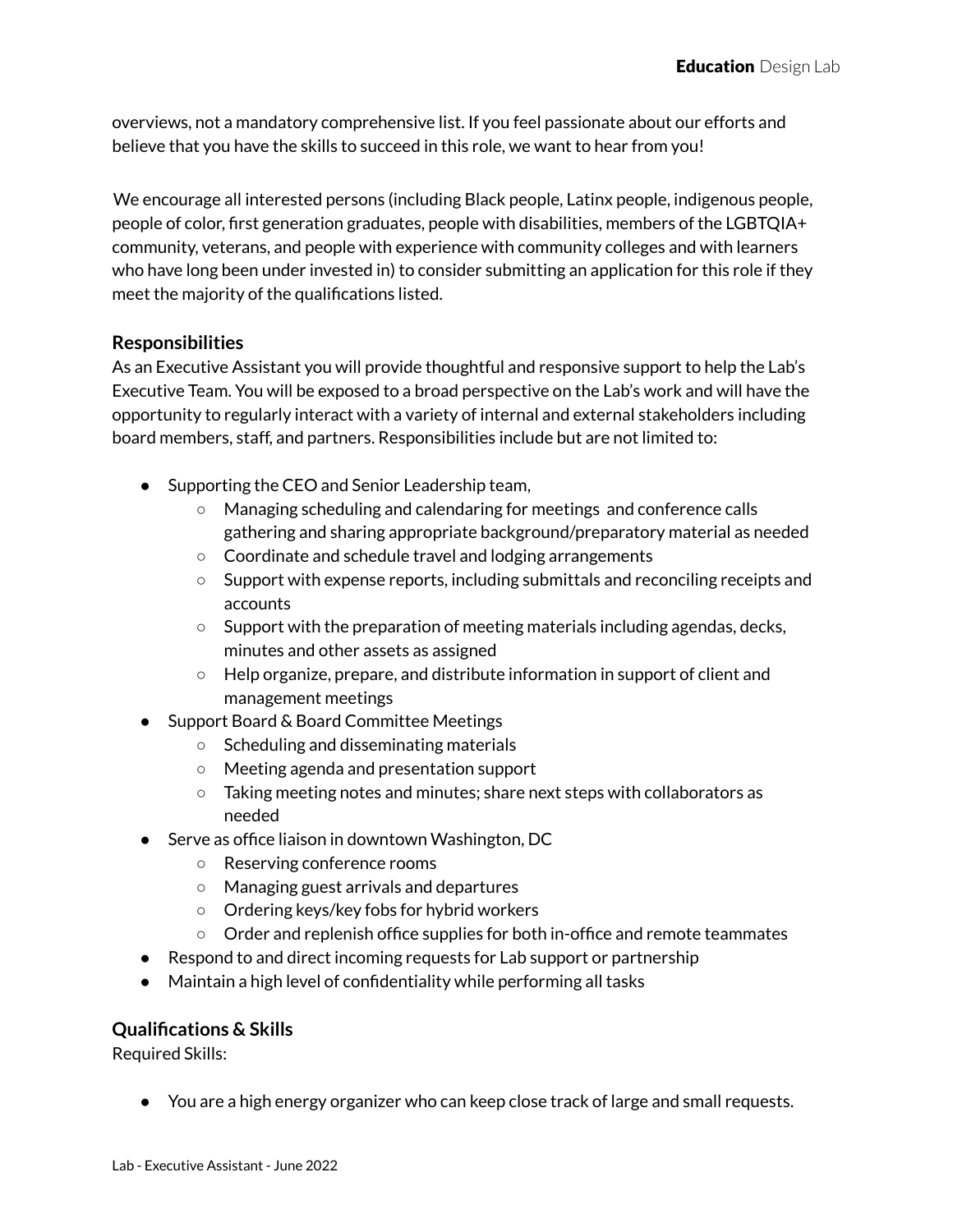- Communication and collaboration are key strengths.
- You are action-biased and a creative problem-solver; you are excited to provide support—both administrative and project-based—on a wide variety of initiatives to help the organization run smoothly.
- You have proven ability to:
	- prioritize tasks and keep your supervisor updated
	- manage multiple competing deadlines and to be flexible in responding to last-minute requests
	- pay close attention to detail in all aspects of work
	- $\circ$  keep track of and manage multiple priorities, and know and communicate your workload and limits to your manager
	- show discretion and good judgment, especially around sensitive or confidential matters
	- $\circ$  recognize what it takes to be one of the public faces of the organization when communicating with third parties, prospective hires, and contractors
	- support geographically-dispersed virtual teams
- You are proficient in Google Workspace (Gmail, Google Docs, Google Sheets), Microsoft Office Suite (Word, Excel, PowerPoint) or similar platforms
- You are comfortable with collaborative project management and productivity tools such as Airtable, Asana, or similar

Preferred Skills:

- Cross-Functional Collaboration ability to strengthen relationships across teams, incorporate diverse perspectives, use active listening skills, and focus on solutions rather than problems.
- Excellent Written and Oral Communication Skills ability to actively listen and respond with clarity, precision, and appropriate tone and language
- Intercultural Fluency ability to recognize and challenge your own cultural biases; show curiosity; demonstrate self-awareness; and incorporate diverse perspectives.
- Self-Directed Learning have a desire to build skills in support of design-driven innovation, and are excited to learn the ropes of a growing non-profit

### **Application Instructions**

To apply, please submit a cover letter and resume using the form [linked](https://airtable.com/shrKxJ7khXBDLmQlB) here as soon as possible. Be sure to include your skills with specific technology platforms and/or systems. Applicants will be reviewed on a rolling basis.

## **Equal Opportunity Employer**

The Education Design Lab is an equal opportunity employer; applicants are considered for all roles without regard to race, color, religious creed, sex, national origin, citizenship status, age,